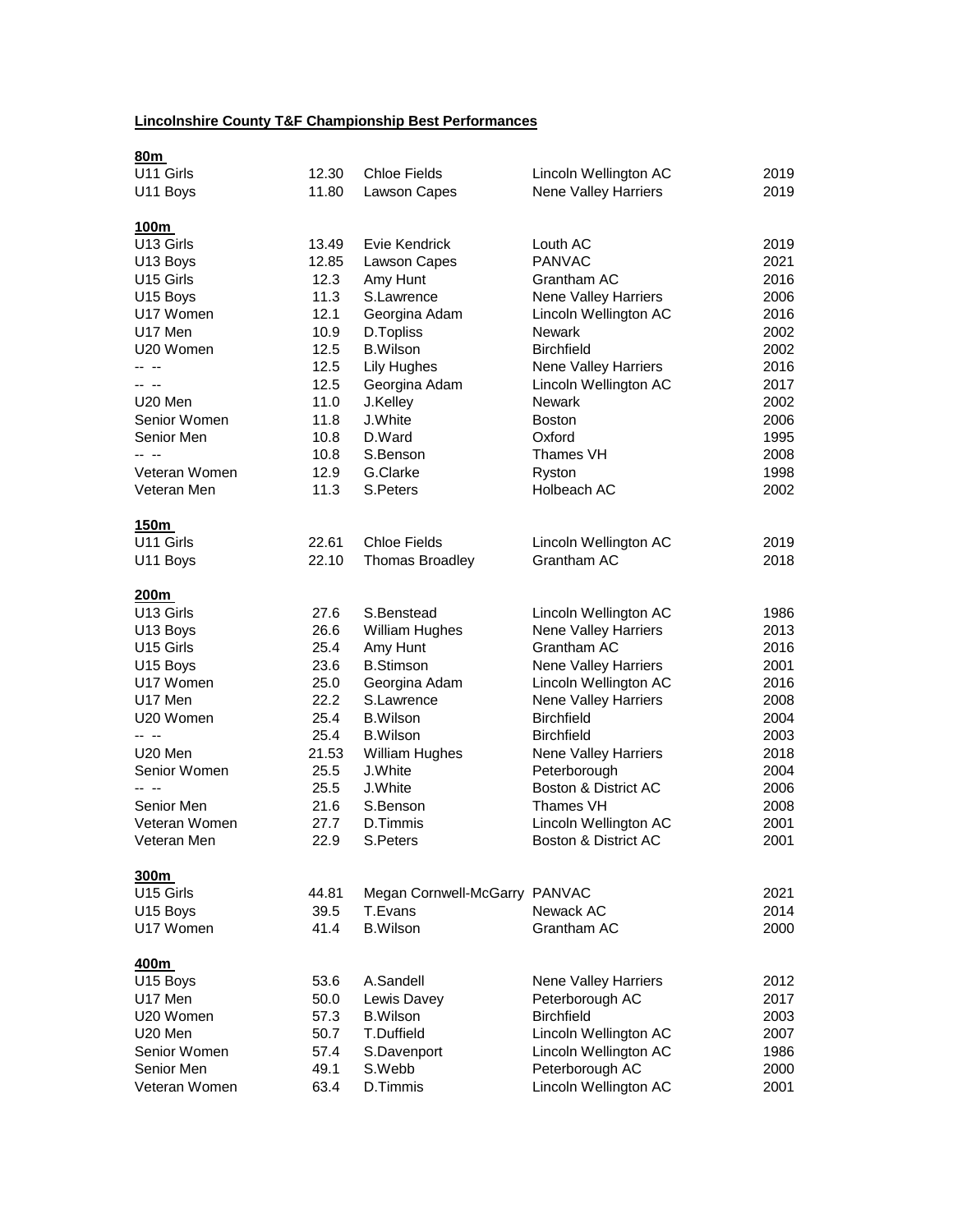| Veteran Men      | 52      | S.Peters            | Boston & District AC        | 2000 |
|------------------|---------|---------------------|-----------------------------|------|
|                  |         |                     |                             |      |
| 600m             |         |                     |                             |      |
| U11 Girls        | 2:01.28 | <b>Chloe Fields</b> | Lincoln Wellington AC       | 2019 |
| U11 Boys         | 1:48.91 | George Wilson       | Cleethorpes AC              | 2018 |
| 800m             |         |                     |                             |      |
| U13 Girls        | 2:29.9  | R.Harrison          | Louth AC                    | 2003 |
| U13 Boys         | 2:17.2  | A.Richardson        | Lincoln Wellington AC       | 2013 |
| U15 Girls        | 2:20.1  | R.Harrison          | Louth AC                    | 2005 |
| U15 Boys         | 2:05.8  | I.Mansfield         | Lincoln Wellington AC       | 1989 |
| U17 Women        | 2:13.5  | R.Nathan            | Lincoln Wellington AC       | 2002 |
| U17 Men          | 1:59.6  | J.McCrae            | <b>Nene Valley Harriers</b> | 2013 |
| U20 Women        | 2:12.9  | J.Himsworth         | Holbeach AC                 | 1996 |
| U20 Men          | 1:56.6  | S.Gregory           | Lincoln Wellington AC       | 2006 |
| Senior Women     | 2:14.5  | S.Davenport         | Lincoln Wellington AC       | 1987 |
| Senior Men       | 1:53.3  | T.Vellum            | Lincoln Wellington AC       | 1999 |
| Veteran Women    | 2:31.7  | D.Timmis            | Lincoln Wellington AC       | 1999 |
| Veteran Men      | 2:04.1  | L.Ball              | Lincoln Wellington AC       | 2009 |
|                  |         |                     |                             |      |
| 1500m            |         |                     |                             |      |
| U13 Girls        | 5:11.6  | H.Braybrook         | Grantham AC                 | 2015 |
| U13 Boys         | 4:50.4  | A.Richardson        | Lincoln Wellington AC       | 2013 |
| U15 Girls        | 4:53.0  | C.Taylor            | Nene Valley Harriers        | 2008 |
| U15 Boys         | 4:20.4  | A.Hampson           | Nene Valley Harriers        | 2012 |
| U17 Women        | 4:26.9  | R.Nathan            | Lincoln Wellington AC       | 2002 |
| U17 Men          | 4:08.8  | J.Mitchell          | Peterborough AC             | 2002 |
| U20 Women        | 4:44.2  | R.Ward              | Lincoln Wellington AC       | 2014 |
| U20 Men          | 4:01.6  | A.Hampson           | Nene Valley Harriers        | 2014 |
| Senior Women     | 4:29.9  | S.Davenport         | Lincoln Wellington AC       | 1986 |
| Senior Men       | 3:52.2  | M.Bowser            | Lincoln Wellington AC       | 2007 |
| Veteran Women    | 4:55.7  | P.Taylor            | Nene Valley Harriers        | 2012 |
| Veteran Men      | 4:13.1  | A.Sheperd           | Lincoln Wellington AC       | 1997 |
| 3000m            |         |                     |                             |      |
| U15 Girls        | 10:45.0 | E.Tonner            | Lincoln Wellington AC       | 2009 |
| U15 Boys         | 9:44.8  | J.Farnborough       | Nene Valley Harriers        | 2004 |
| U17 Women        | 10:18.9 | C.Taylor            | Nene Valley Harriers        | 2009 |
| U17 Men          | 9:03.9  | A.Richardson        | Lincoln Wellington AC       | 1986 |
| U20 Women        | 10:30.9 | G.Mullins           | Nene Valley Harriers        | 2012 |
| U20 Men          | 9:33.2  | G.Morris            | Grantham AC                 | 2000 |
| Senior Women     | 9:54.0  | A.Bell              | Lincoln Wellington AC       | 1990 |
| Veteran Women    | 10:50.5 | J.Stone             | Mablethorpe                 | 2008 |
|                  |         |                     |                             |      |
| 5000m<br>U17 Men | 14:44.6 |                     |                             | 1975 |
|                  |         | N.Field             | Holbeach AC                 |      |
| U20 Women        |         |                     |                             |      |
| U20 Men          | 16:50.0 | Jack Rushby         | Lincoln Wellington AC       | 2018 |
| Senior Women     |         |                     |                             |      |
| Senior Men       | 14:36.0 | M.Bowser            | Lincoln Wellington AC       | 2012 |
| Veteran Women    |         |                     |                             |      |
| Veteran Men      | 15:35.8 | R.Payne             | <b>Sleaford Striders</b>    | 1998 |

## **10000m**

Senior Women Senior Men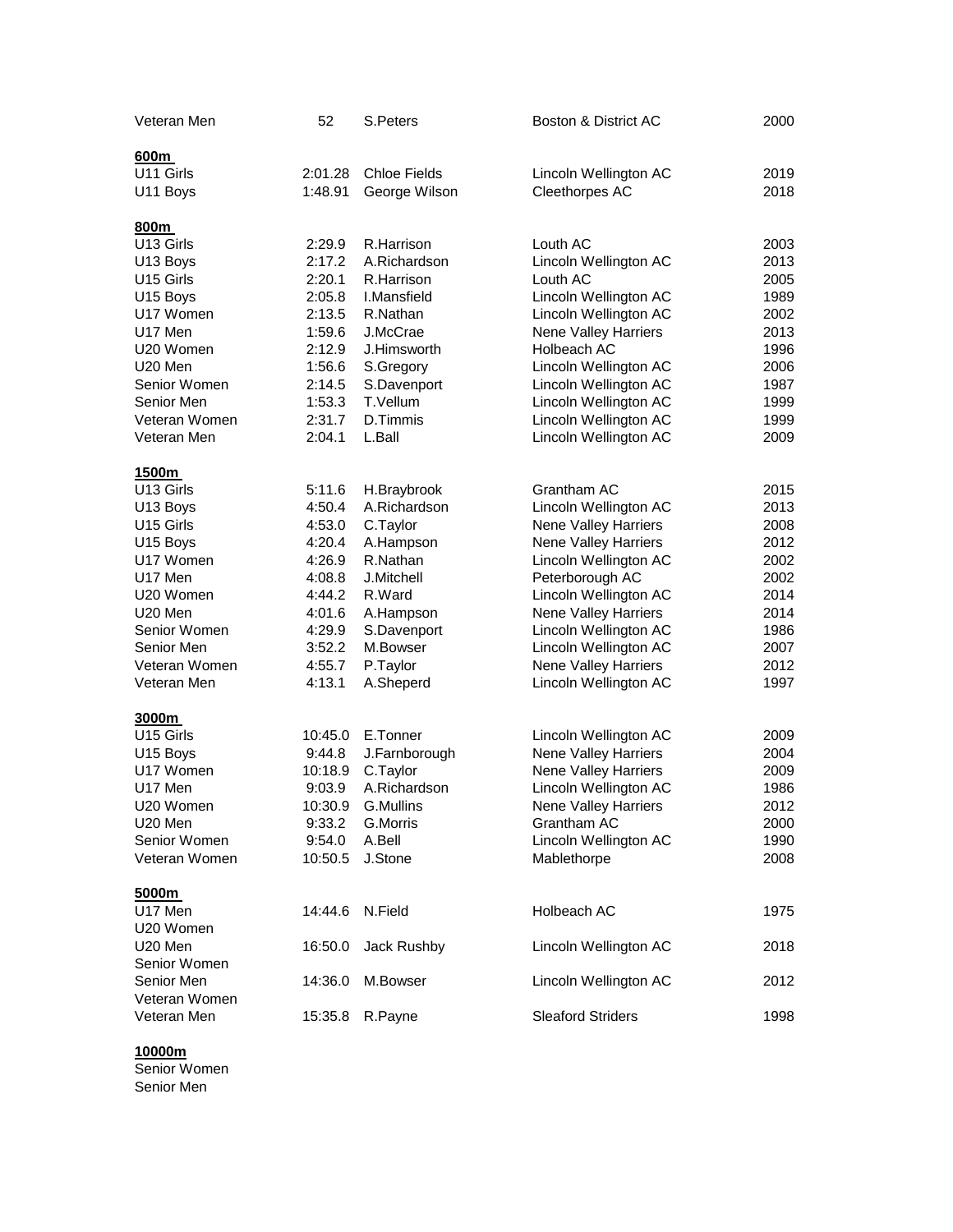Veteran Women Veteran Men

| 1500m Steeplechase<br>U17 Men             | 4:38.1  | C.Cope               | Holbeach AC            | 1999 |
|-------------------------------------------|---------|----------------------|------------------------|------|
| 2000m Steeplechase<br>U <sub>20</sub> Men | 6:06.6  | R.Phillips           | Holbeach AC            | 1989 |
| 3000m Steeplechase                        |         |                      |                        |      |
| Senior Men                                | 9:14.4  | T.Doe                | Lincoln Wellington AC  | 2008 |
| Veteran Men                               | 10:32.8 | G.Knight             | Boston & District AC   | 2008 |
| 70m Hurdles                               |         |                      |                        |      |
| U13 Girls                                 | 11.7    | H.Dunderdale         | Lincoln Wellington AC  | 2009 |
| 75m Hurdles                               |         |                      |                        |      |
| U13 Boys                                  | 13.4    | A.Bevan              | Witham Hall School     | 2012 |
| U15 Girls                                 | 11.7    | G.Bangay             | Corby AC               | 2008 |
| -- --                                     | 11.7    | A.Macgowan           | Grantham AC            | 2010 |
| 80m Hurdles                               |         |                      |                        |      |
| U15 Boys                                  | 11.45   | Max Roe              | Peterborough AC        | 2019 |
| U17 Women                                 | 12.0    | M.Cooper             | Grantham AC            | 2010 |
| -- --                                     | 12.0    | A.Macgowan           | Grantham AC            | 2011 |
| 100m Hurdles                              |         |                      |                        |      |
| U17 Men                                   | 13.4    | J.Adeniran           | Charnwood              | 2005 |
| U20 Women                                 | 14.8    | Zoe Lucas            | Notts AC               | 2016 |
| Senior Women                              | 15.5    | J.Pacey              | Lincoln Wellington AC  | 2004 |
| Veteran Women                             | 16.4    | G.Clarke             | Ryston                 | 2002 |
| 110m Hurdles                              |         |                      |                        |      |
| U <sub>20</sub> Men                       | 14.6    | J.Adeniran           | Charnwood              | 2006 |
| Senior Men                                | 14.8    | M.Nicholson          | Grantham AC            | 1996 |
| Veteran Men                               | 19.1    | G.Powley             | Lincoln Wellington AC  | 2003 |
| 300m Hurdles                              |         |                      |                        |      |
| U15 Boys                                  | 37.4    | T.Evans              | <b>Newark</b>          | 2015 |
| U17 Women                                 | 44.8    | H.Cooke              | Scunthorpe & District  | 2013 |
| Veteran Women                             | 61.4    | J.Jagger             | Grantham AC            | 2011 |
| 400m Hurdles                              |         |                      |                        |      |
| U17 Men                                   | 57.6    | J.Brown              | Grantham AC            | 2012 |
| U20 Women                                 | 65.4    | <b>Heather Cooke</b> | Scunthorpe & District  | 2016 |
| U20 Men                                   | 59.1    | R.Atkinson           | Lincoln City & College | 1987 |
| Senior Women                              | 64.5    | A.Norris             | Lincoln Wellington AC  | 1986 |
| Senior Men                                | 56.7    | J.Hill               | Hull Springhead        | 1987 |
| Veteran Women                             | 71.5    | G.Clarke             | Ryston                 | 2001 |
| Veteran Men                               | 60.3    | M.Bramhall           | Lincoln Wellington AC  | 2004 |
| 4x100m Relay                              |         |                      |                        |      |
| U13 Girls                                 | 53.4    |                      | Grantham AC            | 2003 |
| U13 Boys                                  | 54.2    |                      | Louth AC               | 1997 |
| U15 Girls                                 | 53.4    |                      | Grantham AC            | 2003 |
| U15 Boys                                  | 47.7    |                      | Lincoln City & College | 1987 |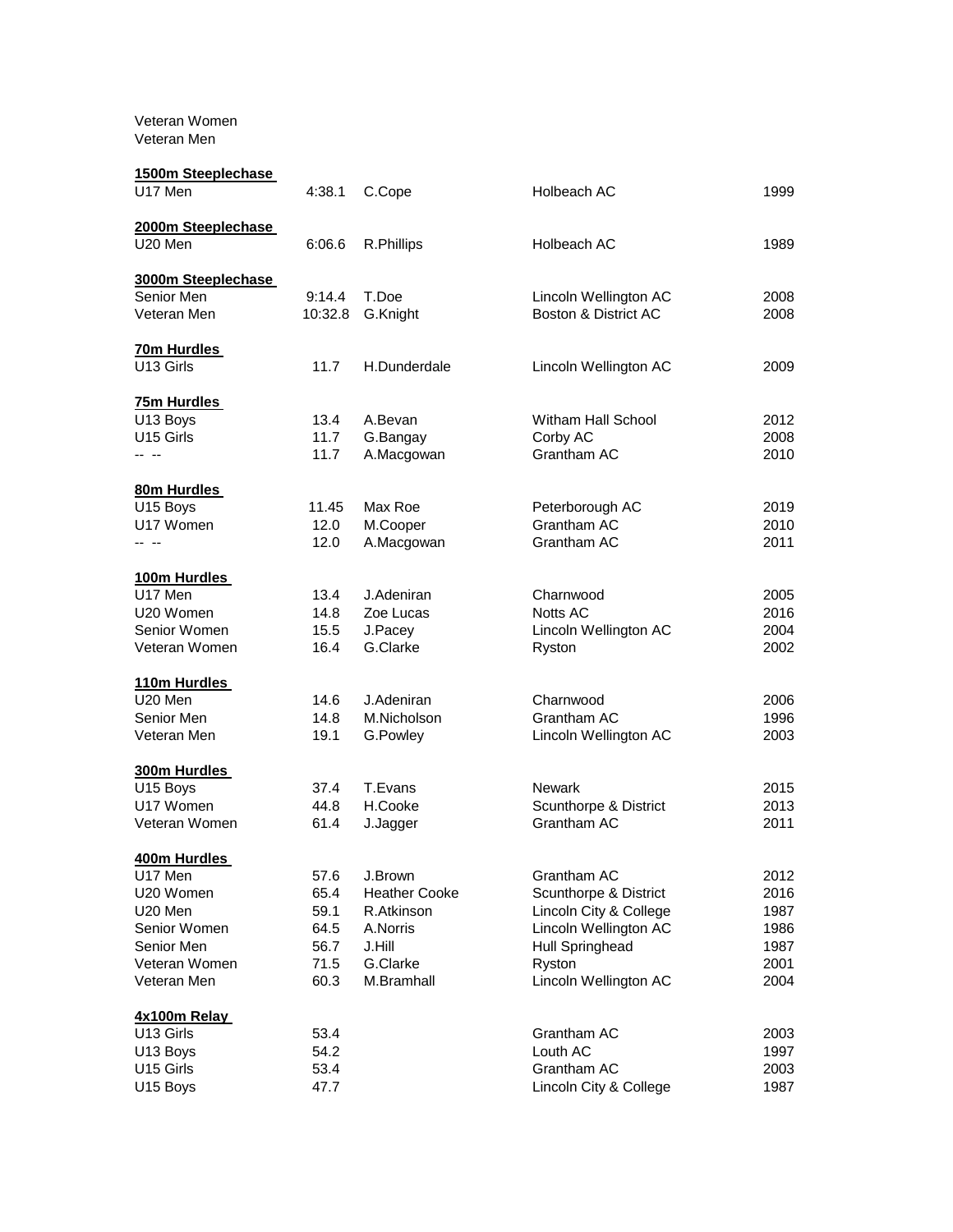| U17 Women          | 51.3   |                       | Peterborough AC             | 1999 |
|--------------------|--------|-----------------------|-----------------------------|------|
| U17 Men            | 47.3   |                       | Lincoln City & College      | 1975 |
| U20 Women          | 54.3   |                       | Holbeach AC                 | 1986 |
| U20 Men            | 45.8   |                       | Lincoln City & College      | 1989 |
| Senior Women       | 50.6   |                       | Grantham AC                 | 2002 |
| Senior Men         | 46.4   |                       | Lincoln Wellington AC       | 1986 |
| Veteran Women      |        |                       |                             |      |
| Veteran Men        | 55.3   |                       | Grantham AC                 | 2001 |
| 4x400m Relay       |        |                       |                             |      |
| U15 Boys           | 4:09.9 |                       | Lincoln Wellington AC       | 2003 |
| U17 Men            | 3:42.8 |                       | Lincoln Wellington AC       | 1997 |
| U20 Women          | 4:21.3 |                       | Lincoln Wellington AC       | 2000 |
| U20 Men            | 3:37.1 |                       | Lincoln Wellington AC       | 1999 |
| Senior Women       | 4:10.9 |                       | Lincoln Wellington AC       | 2000 |
| Senior Men         | 3:33.1 |                       |                             | 2005 |
| Veteran Women      |        |                       |                             |      |
|                    | 4:27.2 |                       | Lincoln Wellington AC       | 1996 |
| Veteran Men        | 4:05.3 |                       | Lincoln Wellington AC       | 2009 |
| <b>Long Jump</b>   | metres |                       |                             |      |
| U11 Girls          | 3.43   | <b>Chloe Fields</b>   | Lincoln Wellington AC       | 2019 |
| U11 Boys           | 3.72   | Lawson Capes          | <b>Nene Valley Harriers</b> | 2019 |
| U13 Girls          | 4.83   | A.Halton              | Grantham AC                 | 2015 |
| U13 Boys           | 4.82   | S.Lawrence            | Nene Valley Harriers        | 2004 |
| U15 Girls          | 5.11   | G.Bangay              | Corby AC                    | 2008 |
| U15 Boys           | 5.85   | O.Williams            | Grantham AC                 | 2012 |
| U17 Women          | 5.34   | R.Hicks               | Lincoln Wellington AC       | 1986 |
| U17 Men            | 6.39   | M.Flint               | Holbeach AC                 | 1986 |
| U20 Women          | 5.73   | J.Pacey               | Lincoln Wellington AC       | 2002 |
| U20 Men            | 6.63   | S.Clough              | Lincoln Wellington AC       | 2000 |
| Senior Women       | 5.94   | Jenny Pacey           | Lincoln Wellington AC       | 2005 |
| Senior Men         | 6.6    | R.Johnson             | Lincoln City & College      | 1974 |
| Veteran Women      | 4.84   | D.Timmis              | Lincoln Wellington AC       | 1999 |
| Veteran Men        | 5.75   | Michael Burr          | Grantham AC                 | 2019 |
|                    |        |                       |                             |      |
| <b>Triple Jump</b> | metres |                       |                             |      |
| U15 Boys           | 12.02  | D.Burrows             | Lincoln City & College      | 1987 |
| U17 Women          | 10.94  | H.Young               | Stamford                    | 1996 |
| U17 Men            | 13.07  | D.Hutchinson          | <b>Bourne Town Harriers</b> | 1996 |
| U20 Women          | 10.92  | Jenny Pacey           | Lincoln Wellington AC       | 2002 |
| U20 Men            | 13.82  | M.Holden              | Lincoln Wellington AC       | 2010 |
| Senior Women       | 10.83  | R.Mackay              | Scunthorpe AC               | 2012 |
| Senior Men         | 13.9   | R.Johnson             | Lincoln City & College      | 1974 |
| Veteran Women      | 9.42   | G.Clarke              | Ryston                      | 1997 |
| Veteran Men        | 10.51  | G.Powley              | Lincoln Wellington AC       | 2004 |
| <b>High Jump</b>   | metres |                       |                             |      |
| U13 Girls          | 1.40   | E.Whyler              | Boston & District AC        | 2006 |
| -- --              | 1.40   | S.Carley              | Grantham AC                 | 2006 |
| U13 Boys           | 1.40   | O.Simmons             | Boston & District AC        | 2014 |
|                    |        | V.Hubbard             | Grantham AC                 |      |
| U15 Girls          | 1.60   |                       |                             | 2003 |
| U15 Boys           | 1.75   | H.Robertson           | Grantham AC                 | 2001 |
| U17 Women          | 1.82   | V.Hubbard             | Grantham AC                 | 2005 |
| U17 Men            | 1.90   | J.Mason               | Boston & District AC        | 2007 |
| U20 Women          | 1.78   | V.Hubbard             | Grantham AC                 | 2006 |
| U20 Men            | 1.85   | <b>Oliver Simmons</b> | Boston & District AC        | 2019 |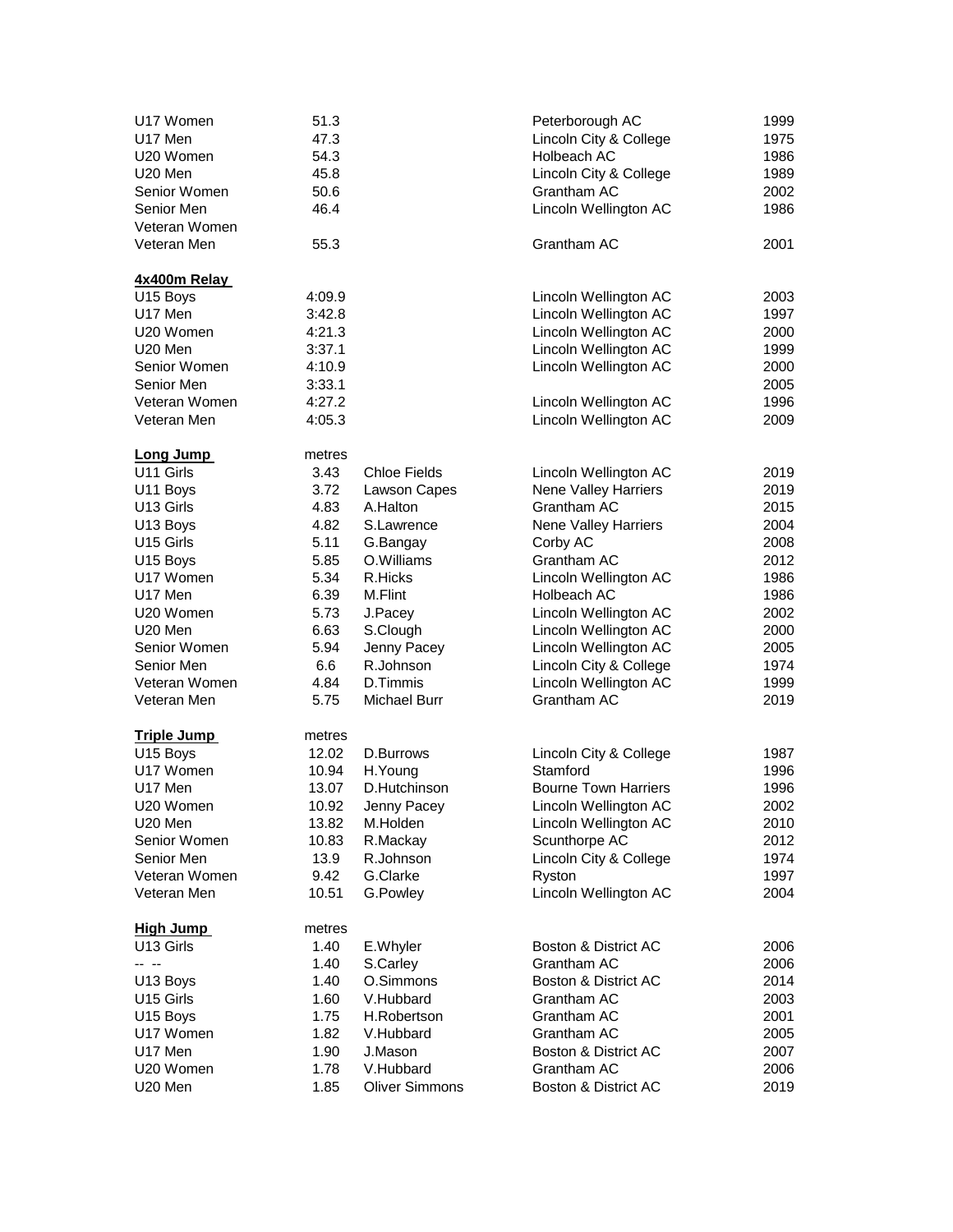|                      | 1.85   | <b>Dylan Phillips</b> | <b>PANVAC</b>                   | 2021 |
|----------------------|--------|-----------------------|---------------------------------|------|
| Senior Women         | 1.65   | J.Pacey               | Lincoln Wellington AC           | 2004 |
| Senior Men           | 1.87   | A.Parker              | Lincoln Wellington AC           | 1995 |
| Veteran Women        | 1.35   | G.Clarke              | Ryston                          | 2003 |
| Veteran Men          | 1.85   | Michael Burr          | Grantham AC                     | 2019 |
| -- --                | 1.45   | G.Powley              | Lincoln Wellington AC           | 2007 |
|                      | 1.45   | M.Gray                | Grantham AC                     | 2012 |
|                      |        |                       |                                 |      |
| <b>Pole Vault</b>    | metres |                       |                                 |      |
| U13 Girls            | 2.31   | <b>Erin Barwell</b>   | Lincoln Wellington AC           | 2019 |
| U13 Boys             | 1.8    | J.Bunn                | Grantham AC                     | 1997 |
| U15 Girls            | 2.2    | <b>India Barwell</b>  | Lincoln Wellington AC           | 2018 |
| U15 Boys             | 2.9    | M.Johnson             | <b>Stamford Harriers</b>        | 2000 |
| U17 Women            | 3.05   | Rosie Fresen          | Nene Valley Harriers            | 2016 |
| U17 Men              | 3.5    | M.Johnson             | Grantham AC                     | 2002 |
| U20 Women            | 2.9    | G.Bangay              | Corby AC                        | 2012 |
| U20 Men              | 3.9    | J.Brittain            | Boston & District AC            | 2009 |
| Senior Women         | 3      | G.Bangay              | <b>Bedford AC</b>               | 2014 |
| Senior Men           | 4.6    | D.O'Neil              | Fenland P.V.C.                  | 1996 |
| Veteran Women        | 2.35   | J.Stafford            | Lincoln Wellington AC           | 1999 |
| Veteran Men          | 3.2    | K.McClymont           | Grantham AC                     | 2000 |
|                      |        |                       |                                 |      |
| <b>Hammer metres</b> |        |                       |                                 |      |
| U15 Girls            | 36.88  | S.Stanhope            | Boston & District AC            | 2008 |
| U <sub>15</sub> Boys | 46.11  | D.Sykes               | Lincoln Wellington AC           | 2009 |
| U17 Women            | 46.14  | A.Barnsdale           | Lincoln Wellington AC           | 2015 |
| U17 Men              | 52.06  | D.Sykes               | Lincoln Wellington AC           | 2010 |
| U20 Women            | 55.51  | Alice Barnsdale       | Lincoln Wellington AC           | 2017 |
| U20 Men              | 45.65  | H.Brittain            | <b>Mansfield Harriers</b>       | 2011 |
| Senior Women         | 60.31  | Alice Barnsdale       | Kingston upon Hull/Maryland Uni | 2021 |
| Senior Men           | 58.98  | W.Clarke              | Peterborough AC                 | 1997 |
| Veteran Women        | 35.03  | Julie Wilson          | Reading AC                      | 2018 |
| Veteran Men          | 56.22  | N.Winchcombe          | Lincoln Wellington AC           | 2000 |
|                      |        |                       |                                 |      |
| Javelin metres       |        |                       |                                 |      |
| U13 Girls            | 25.48  | H.Dunderdale          | Lincoln Wellington AC           | 2007 |
| U13 Boys             | 30.77  | H.Dunderdale          | Lincoln Wellington AC           | 2008 |
| U15 Girls            | 31.85  | H.Dunderdale          | Lincoln Wellington AC           | 2009 |
| U15 Boys             | 44.45  | M.Wells               | St Wulfrums School              | 1975 |
| U17 Women            | 37.58  | M.Fields              | Lincoln City & College          | 1989 |
| U17 Men              | 53.96  | J.Brackenbury         | Holbeach AC                     | 1992 |
| U20 Women            | 30.6   | H.Gilbert             | Grantham AC                     | 2001 |
| U20 Men              | 59.04  | J.Dunderdale          | Lincoln Wellington AC           | 2011 |
| Senior Women         | 46.28  | M.Fields              | Lincoln Wellington AC           | 1995 |
| Senior Men           | 63.78  | S.Ladds               | Holbeach AC                     | 1995 |
| Veteran Women        | 34.33  | Linda Rawlins         | Werrington Joggers              | 2017 |
| Veteran Men          | 52.14  | S.Ladds               | Holbeach AC                     | 1999 |
|                      |        |                       |                                 |      |
| <b>Discus metres</b> |        |                       |                                 |      |
| U13 Girls            | 26.50  | R.Hall                | Boston & District AC            | 2000 |
| U13 Boys             | 29.55  | Donovan Capes         | Nene Valley Harriers            | 2017 |
| U15 Girls            | 32.6   | H.Garner              | Lincoln City & College          | 1968 |
| U15 Boys             | 39.89  | D.Fleming             | Lincoln Wellington AC           | 2011 |
| U17 Women            | 35.47  | A.Orrow De            | Aston School                    | 2003 |
| U17 Men              | 43.25  | M.Bradbury            | Boston & District AC            | 2010 |
| U20 Women            | 37.22  | Hannah Molyneaux      | City of Sheffield AC            | 2019 |